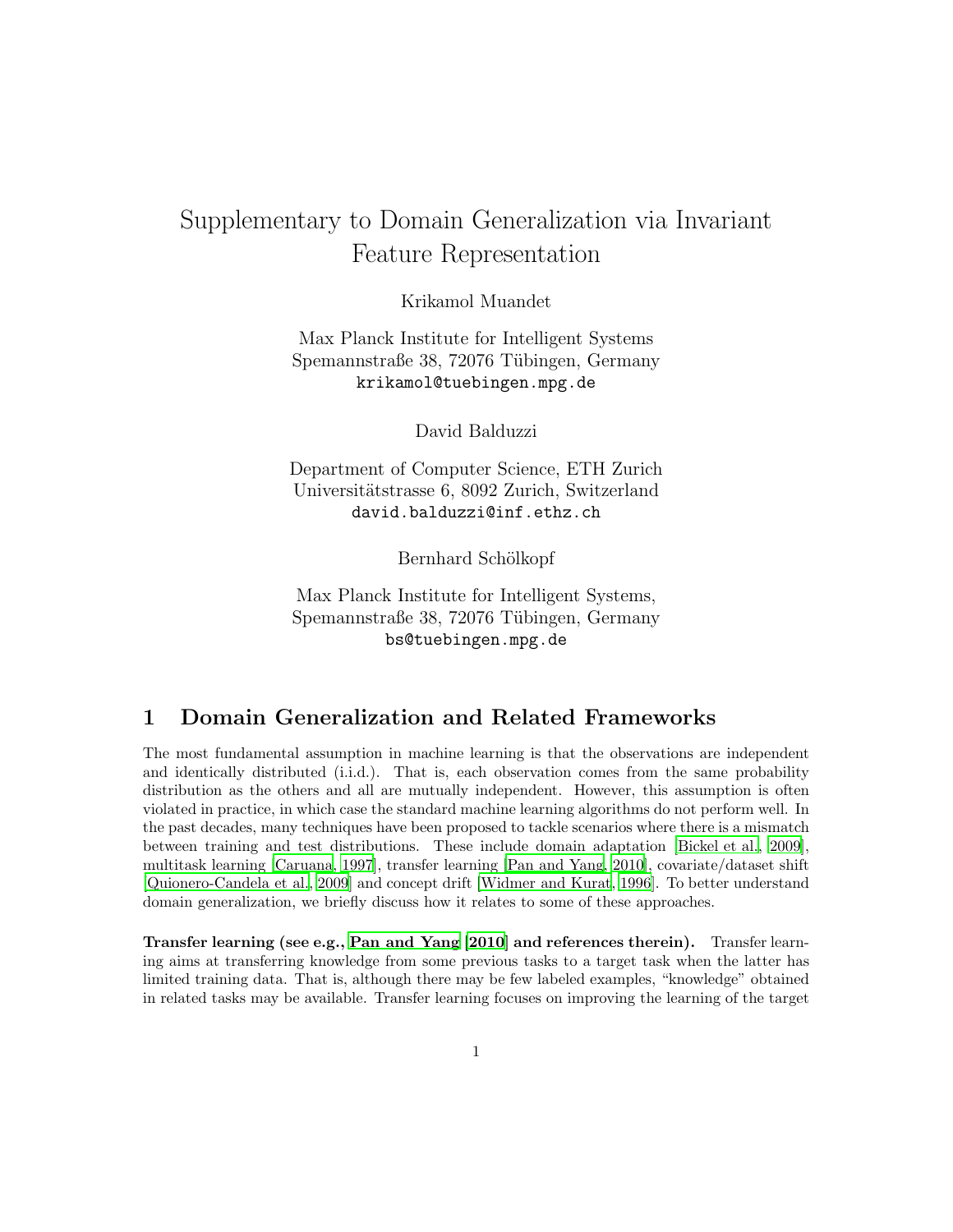<span id="page-1-0"></span>Table 1: Comparison of domain generalization with other well-known frameworks. Note that the domain generalization is closely related to multi-task learning and domain adaptation. The difference of domain generalization is that one does not observe the target domains in which a classifier will be applied without retraining the classifier.

| Framework             | Distribution Mismatch Multiple Sources | Target Domain |
|-----------------------|----------------------------------------|---------------|
| Standard Setup        |                                        |               |
| Transfer Learning     |                                        |               |
| Multi-task Learning   |                                        |               |
| Domain Adaptation     |                                        |               |
| Domain Generalization |                                        |               |

predictive function using the knowledge in the source task. Although not identical, domain generalization can be viewed as a transfer learning when knowledge of the target task is unavailable during training.

Multitask learning (see e.g., [Caruana \[1997\]](#page-8-1) and references therein). The goal of multitask learning is to learn multiple tasks simultaneously – especially when training examples in each task are scarce. By learning all tasks simultaneously, one expects to improve generalization on individual tasks. An important assumption is therefore that all the tasks are related. Multitask learning differs from domain generalization because learning the new task often requires retraining.

Domain adaptation (see e.g., [Bickel et al. \[2009](#page-8-0)] and references therein). Domain adaptation, also known as covariate shift, deals primarily with a mismatch between training and test distributions. Domain generalization deals with a broader setting where training instances may have been collected from multiple source domains. A second difference is that in domain adaptation one observes the target domain during the training time whereas in domain generalization one does not.

Table [1](#page-1-0) summarizes the main differences between the various frameworks.

#### 2 Proof of Theorem 1

<span id="page-1-1"></span>**Lemma 6.** Given a set of distributions  $\mathcal{P} = \{ \mathbb{P}^1, \mathbb{P}^2 \dots, \mathbb{P}^N \}$ , the distributional variance of  $\mathcal P$  is  $\mathbb{V}_{\mathcal{H}}(\mathcal{P}) = \frac{1}{N} \sum_{i=1}^{N} ||\mu_{\mathbb{P}^{i}} - \mu_{\overline{\mathbb{P}}}||_{\mathcal{H}}^{2}$  where  $\mu_{\overline{\mathbb{P}}} = (1/N) \sum_{i=1}^{N} \mu_{\mathbb{P}^{i}}$  and  $\overline{\mathbb{P}} = \frac{1}{N} \sum_{i=1}^{N} \mathbb{P}^{i}$ .

*Proof.* Let  $\bar{\mathbb{P}}$  be the probability distribution defined as  $(1/N)\sum_{i=1}^{N} \mathbb{P}_{\cdot}^{i}$ , i.e.,  $\bar{\mathbb{P}}(x) = (1/N)\sum_{i=1}^{N} \mathbb{P}^{i}(x)$ . It follows from the linearity of the expectation that  $\mu_{\bar{P}} = (1/N) \sum_{i=1}^{N} \mu_{\bar{P}^i}$ . For brevity, we will denote  $\langle \cdot, \cdot \rangle_{\mathcal{H}}$  by  $\langle \cdot, \cdot \rangle$ . Then, expanding (3) gives

$$
\mathbb{V}_{\mathcal{H}}(\mathcal{P}) = \frac{1}{N} \text{tr}(\Sigma) = \frac{1}{N} \text{tr}(G) - \frac{1}{N^2} \sum_{i,j=1}^{N} G_{ij}
$$

$$
= \frac{1}{N} \sum_{i=1}^{N} \langle \mu_{\mathbb{P}^i}, \mu_{\mathbb{P}^i} \rangle - \frac{1}{N^2} \sum_{i,j=1}^{N} \langle \mu_{\mathbb{P}^i}, \mu_{\mathbb{P}^j} \rangle
$$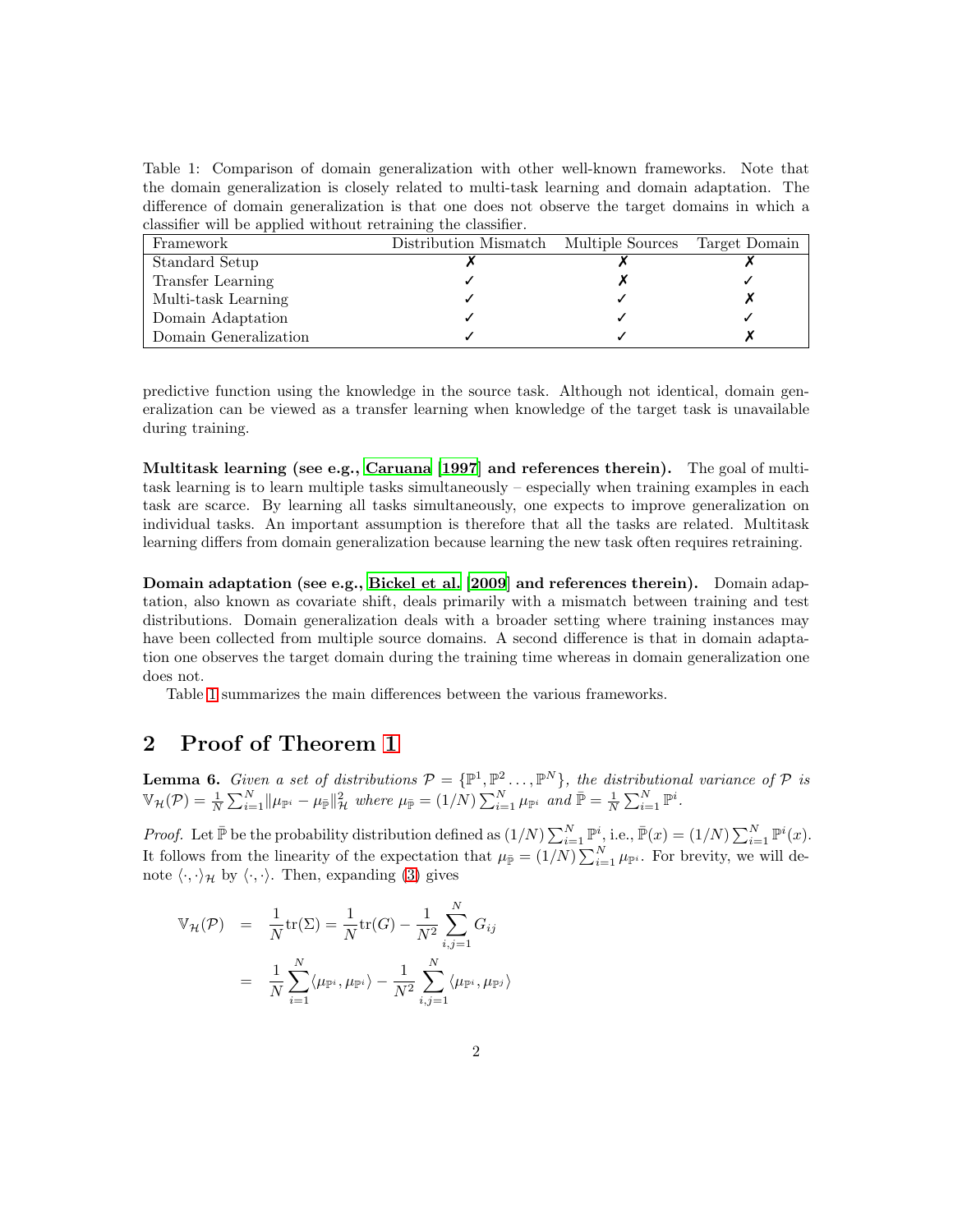$$
= \frac{1}{N} \left[ \sum_{i=1}^{N} \langle \mu_{\mathbb{P}^{i}}, \mu_{\mathbb{P}^{i}} \rangle - \frac{2}{N} \sum_{i,j=1}^{N} \langle \mu_{\mathbb{P}^{i}}, \mu_{\mathbb{P}^{j}} \rangle + \frac{1}{N} \sum_{i,j=1}^{N} \langle \mu_{\mathbb{P}^{i}}, \mu_{\mathbb{P}^{j}} \rangle \right]
$$
  
\n
$$
= \frac{1}{N} \left[ \sum_{i=1}^{N} \langle \mu_{\mathbb{P}^{i}}, \mu_{\mathbb{P}^{i}} \rangle - 2 \sum_{i=1}^{N} \left\langle \mu_{\mathbb{P}^{i}}, \frac{1}{N} \sum_{j=1}^{N} \mu_{\mathbb{P}^{j}} \right\rangle + N \left\langle \frac{1}{N} \sum_{i=1}^{N} \mu_{\mathbb{P}^{i}}, \frac{1}{N} \sum_{j=1}^{N} \mu_{\mathbb{P}^{j}} \right\rangle \right]
$$
  
\n
$$
= \frac{1}{N} \left[ \sum_{i=1}^{N} \langle \mu_{\mathbb{P}^{i}}, \mu_{\mathbb{P}^{i}} \rangle - 2 \sum_{i=1}^{N} \langle \mu_{\mathbb{P}^{i}}, \mu_{\mathbb{P}} \rangle + N \langle \mu_{\mathbb{P}}, \mu_{\mathbb{P}} \rangle \right]
$$
  
\n
$$
= \frac{1}{N} \sum_{i=1}^{N} \left( \langle \mu_{\mathbb{P}^{i}}, \mu_{\mathbb{P}^{i}} \rangle - 2 \cdot \langle \mu_{\mathbb{P}^{i}}, \mu_{\mathbb{P}} \rangle + \langle \mu_{\mathbb{P}}, \mu_{\mathbb{P}} \rangle \right)
$$
  
\n
$$
= \frac{1}{N} \sum_{i=1}^{N} || \mu_{\mathbb{P}^{i}} - \mu_{\mathbb{P}} ||_{\mathcal{H}}^{2} ,
$$

which completes the proof.

**Theorem 1** For a characteristic kernel k,  $\mathbb{V}_{\mathcal{H}}(\mathcal{P}) = 0$  if and only if  $\mathbb{P}^1 = \mathbb{P}^2 = \cdots = \mathbb{P}^N$ .

*Proof.* Since k is characteristic,  $\|\mu_{\mathbb{P}} - \mu_{\mathbb{Q}}\|_{\mathcal{H}}^2$  is a metric and is zero iff  $\mathbb{P} = \mathbb{Q}$  for any distributions P and ℚ [\[Sriperumbudur et al., 2010](#page-8-5)]. By Lemma [6,](#page-1-1)  $\mathbb{V}_{\mathcal{H}}(\mathcal{P}) = \frac{1}{N} \sum_{i=1}^{N} ||\mu_{\mathbb{P}^i} - \mu_{\mathbb{P}}||^2_{\mathcal{H}}$ . Thus,  $||\mu_{\mathbb{P}^i} \mu_{\bar{\mathbb{P}}} \|_{\mathcal{H}}^2 = 0$  iff  $\mathbb{P}^i = \bar{\mathbb{P}}$ . Consequently, if  $\mathbb{V}_{\mathcal{H}}(\mathcal{P})$  is zero, this implies that  $\mathbb{P}^i = \bar{\mathbb{P}}$  for all i, meaning that  $\mathbb{P}^1 = \cdots = \mathbb{P}^{\ell}$ . Conversely, if  $\mathbb{P}^1 = \cdots = \mathbb{P}^{\ell}$ , then  $\|\mu_{\mathbb{P}^i} - \mu_{\bar{\mathbb{P}}}\|_{\mathcal{H}}^2 = 0$  is zero for all i and thereby  $\mathbb{V}_{\mathcal{H}}(\mathcal{P}) = \frac{1}{N} \sum_{i=1}^{N} ||\mu_{\mathbb{P}^i} - \mu_{\mathbb{P}}||_{\mathcal{H}}^2$  is zero.

# 3 Proof of Theorem 2

**Theorem 2** The empirical estimator  $\widehat{\mathbb{V}}_{\mathcal{H}}(\mathcal{S}) = \frac{1}{N} \text{tr}(\widehat{\Sigma}) = \text{tr}(KQ)$  obtained from Gram matrix

$$
\widehat{G}_{ij} := \frac{1}{n_i \cdot n_j} \sum_{k=1}^{n_i} \sum_{l=1}^{n_j} k(x_k^{(i)}, x_l^{(j)})
$$

is a consistent estimator of  $\mathbb{V}_{\mathcal{H}}(\mathcal{P})$ .

Proof. Recall that

$$
\mathbb{V}_{\mathcal{H}}(\mathcal{P}) = \frac{1}{N} \text{tr}(G) - \frac{1}{N^2} \sum_{i,j=1}^N G_{ij} \text{ and } \widehat{\mathbb{V}}_{\mathcal{H}}(\mathcal{S}) = \frac{1}{N} \text{tr}(\widehat{G}) - \frac{1}{N^2} \sum_{i,j=1}^N \widehat{G}_{ij}
$$

where

$$
G_{ij} = \langle \mu_{\mathbb{P}^i}, \mu_{\mathbb{P}^j} \rangle_{\mathcal{H}} = \iint k(x, z) \, d\mathbb{P}^i(x) \, d\mathbb{P}^j(z)
$$

$$
\widehat{G}_{ij} = \langle \widehat{\mu}_{\mathbb{P}^i}, \widehat{\mu}_{\mathbb{P}^j} \rangle_{\mathcal{H}} = \frac{1}{n_i n_j} \sum_{k=1}^{n_i} \sum_{l=1}^{n_j} k(x_k^{(i)}, x_l^{(j)})
$$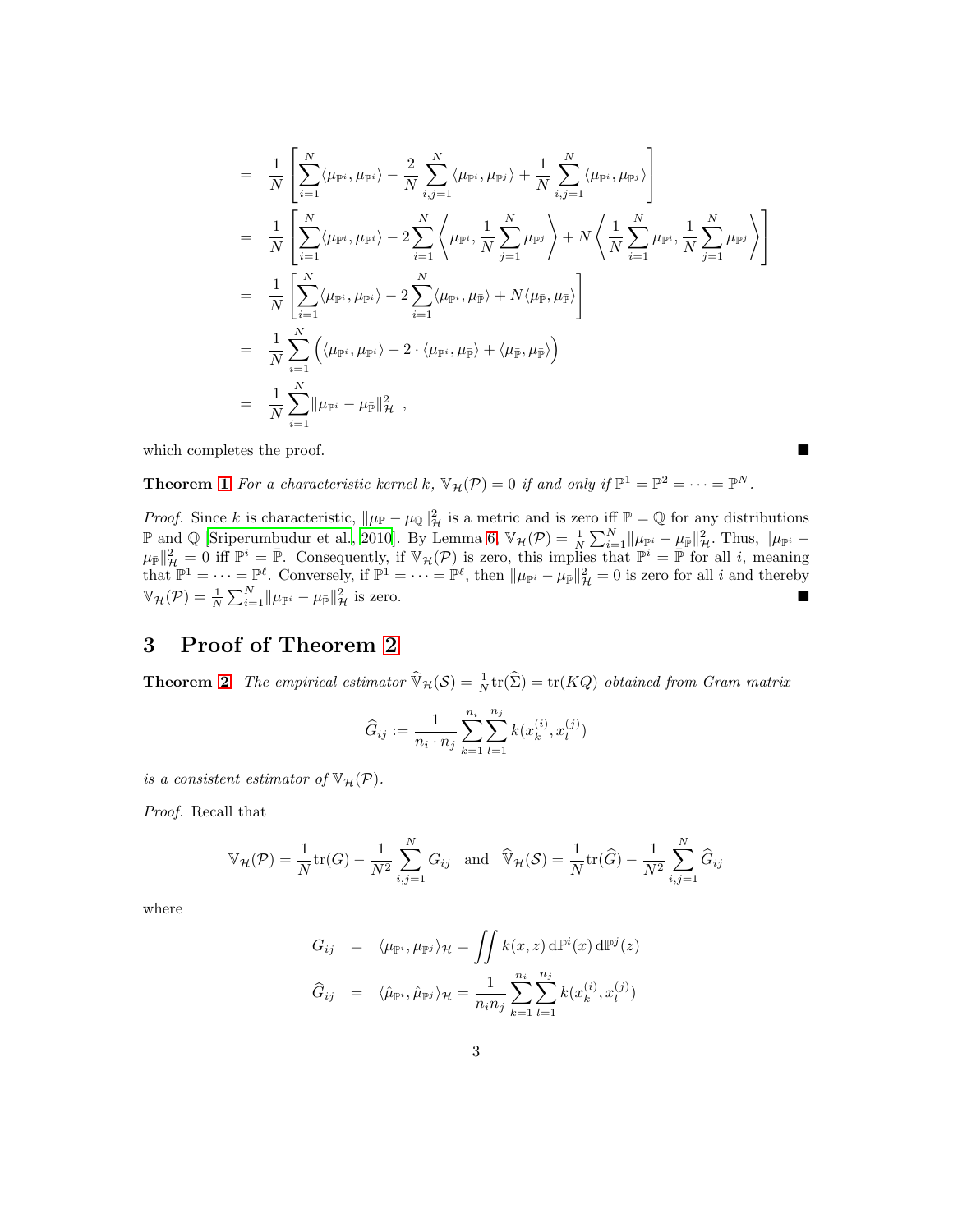By Theorem 15 in [Altun and Smola \[2006\]](#page-7-0), we have a fast convergence of  $\hat{\mu}_{\mathbb{P}}$  to  $\mu_{\mathbb{P}}$ . Consequently, we have  $\widehat{G} \to G$ , which implies that  $\widehat{\mathbb{V}}_{\mathcal{H}}(\mathcal{S}) \to \mathbb{V}_{\mathcal{H}}(\mathcal{P})$ . Hence,  $\widehat{\mathbb{V}}_{\mathcal{H}}(\mathcal{S})$  is a consistent estimator of  $\mathbb{V}_{\mathcal{H}}(\mathcal{P})$ .  $\mathbb{V}_{\mathcal{H}}(\mathcal{P}).$ 

## 4 Derivation of Eq. (8)

DICA employs the covariance of inverse regressor  $\mathbb{V}(\mathbb{E}[\phi(X)|Y])$ , which can be written in terms of covariance operators. Let  $\mathcal H$  and  $\mathcal F$  be the RKHSes of X and Y endowed with reproducing kernels k and l, respectively. Let  $\Sigma_{xx}$ ,  $\Sigma_{yy}$ ,  $\Sigma_{xy}$ , and  $\Sigma_{yx}$  be the covariance operators in and between the corresponding RKHSes of X and Y. We define the conditional covariance operator of X given  $Y$ , denoted by  $\Sigma_{xx|y}$ , as

<span id="page-3-3"></span>
$$
\Sigma_{xx|y} \triangleq \Sigma_{xx} - \Sigma_{xy} \Sigma_{yy}^{-1} \Sigma_{yx} . \qquad (1)
$$

The following theorem from [Fukumizu et al. \[2004\]](#page-8-6) states that, under mild conditions,  $\Sigma_{\rm xx|y}$ equals the expected conditional variance of  $\phi(X)$  given Y.

<span id="page-3-1"></span>**Theorem 7.** For any  $f \in H$ , if there exists  $g \in F$  such that  $\mathbb{E}[f(X)|Y] = g(Y)$  for almost every Y, then  $\Sigma_{\text{xx}|y} = \mathbb{E}[\mathbb{V}(\phi(X)|Y)].$ 

Using the E-V-V-E identity<sup>[1](#page-3-0)</sup>, the covariance  $\mathbb{V}(\mathbb{E}[\phi(X)|Y])$  can be expressed in terms of the conditional covariance operators as follow:

<span id="page-3-2"></span>
$$
\mathbb{V}(\mathbb{E}[\phi(X)|Y]) = \mathbb{V}(\phi(X)) - \mathbb{E}[\mathbb{V}(\phi(X)|Y)],\tag{2}
$$

assuming that the inverse regressor  $\mathbb{E}[f(x)|y]$  is a smooth function of y for any  $f \in \mathcal{H}$ .

By virtue of Theorem [7,](#page-3-1) the second term in the r.h.s. of [\(2\)](#page-3-2) is  $\Sigma_{xx|y}$ . Since  $\mathbb{V}(\phi(X))$  =  $Cov(\phi(x), \phi(x)) = \Sigma_{xx}$ , it follows from [\(1\)](#page-3-3) that the covariance of the inverse regression  $\mathbb{V}(\mathbb{E}[\phi(X) || Y)$ can be expressed as

<span id="page-3-4"></span>
$$
\mathbb{V}(\mathbb{E}[\phi(X)|Y]) = \Sigma_{\mathbf{xy}} \Sigma_{\mathbf{yy}}^{-1} \Sigma_{\mathbf{yx}} . \tag{3}
$$

The covariance [\(3\)](#page-3-4) can be estimated from finite samples  $(x_1, y_1), \ldots, (x_n, y_n)$  by  $\widehat{\mathbb{V}}(\mathbb{E}[\phi(X)|Y]) =$  $\widehat{\Sigma}_{xy}\widehat{\Sigma}_{yy}^{-1}\widehat{\Sigma}_{yx}$  where  $\widehat{\Sigma}_{xy} = \frac{1}{n}\Phi_x \Phi_y^{\top}$  and  $\Phi_x = [\phi(x_1), \dots, \phi(x_n)]$  and  $\Phi_y = [\phi(y_1), \dots, \phi(y_n)]$ . Let K and L denote the kernel matrices computed over samples  $\{x_1, x_2, \ldots, x_n\}$  and  $\{y_1, y_2, \ldots, y_n\}$ , respectively. We have

$$
\widehat{\mathbb{V}}(\mathbb{E}[\phi(X)|Y]) = \left(\frac{1}{n}\Phi_x \Phi_y^{\top}\right) \left(\frac{1}{n}(\Phi_y \Phi_y^{\top} + n\varepsilon \mathcal{I})\right)^{-1} \left(\frac{1}{n}\Phi_y \Phi_x^{\top}\right)
$$
\n
$$
= \frac{1}{n}\Phi_x \Phi_y^{\top} \Phi_y \left(\Phi_y^{\top} \Phi_y + n\varepsilon I_n\right)^{-1} \Phi_x^{\top}
$$
\n
$$
= \frac{1}{n}\Phi_x L \left(L + n\varepsilon I_n\right)^{-1} \Phi_x^{\top}
$$
\n(4)

where  $L = \Phi_y^{\top} \Phi_y$  and  $\mathcal I$  is the identity operator. The second equation is obtained by applying the fact that  $(\Phi_y \Phi_y^{\top} + n \varepsilon \mathcal{I}) \Phi_y = \Phi_y (\Phi_y^{\top} \Phi_y + n \varepsilon I_n).$ 

<span id="page-3-0"></span> $\overline{X}^1 \mathbb{V}(X) = \mathbb{E}[\mathbb{V}(X|Y)] + \mathbb{V}(\mathbb{E}[X|Y])$  for any  $X, Y$ .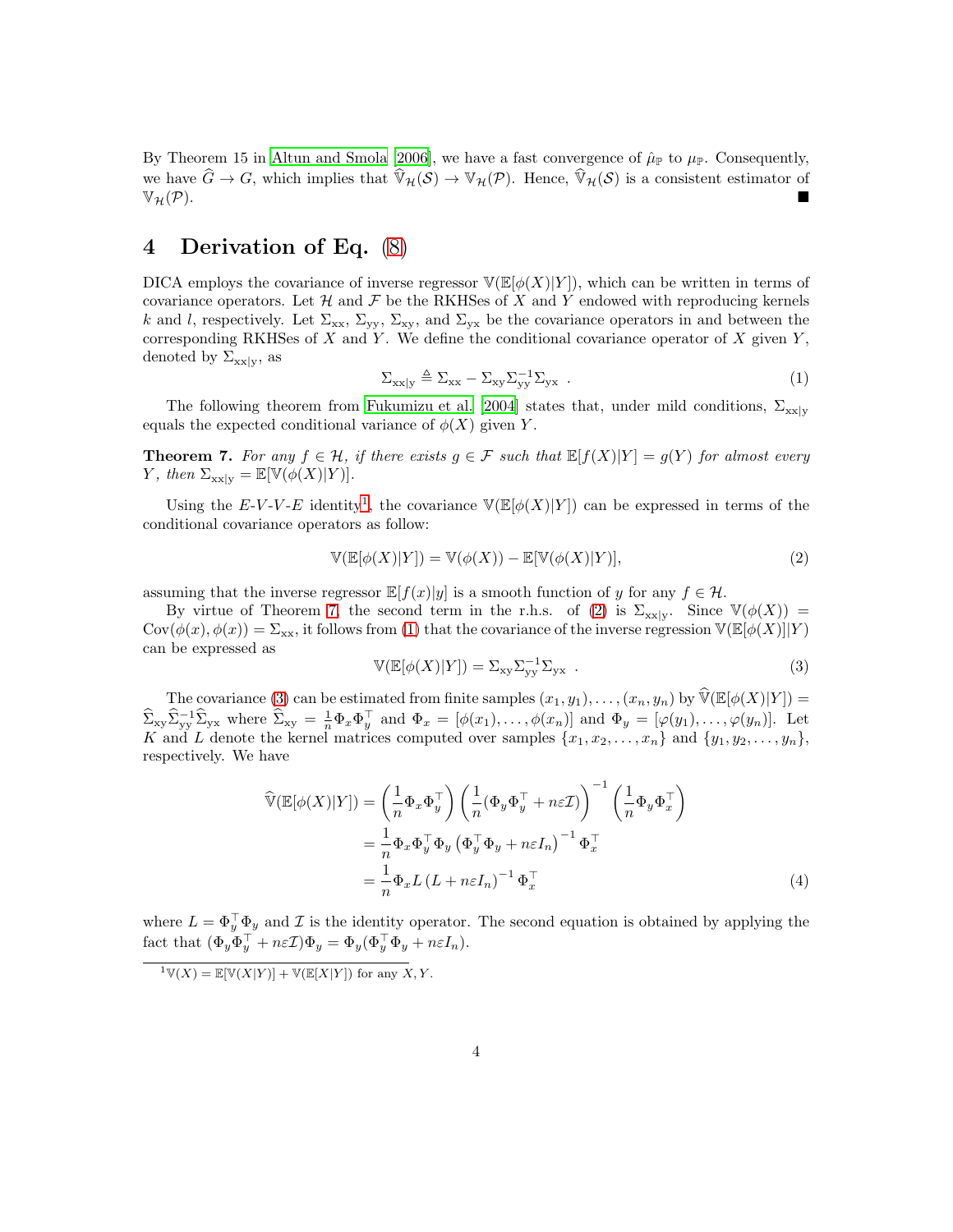Finally, using  $\hat{\Sigma}_{xx} = \frac{1}{n} \Phi_x \Phi_x^{\top}$  and recalling that  $K = \Phi_x^{\top} \Phi_x$ , we obtain

$$
\mathbf{b}_{k}^{\top} \hat{\Sigma}_{xx}^{-1} \hat{\mathbb{V}} (\mathbb{E}[X|Y]) \hat{\Sigma}_{xx} \mathbf{b}_{k} = \mathbf{b}_{k}^{\top} \left( \frac{1}{n} \Phi_{x} \Phi_{x}^{\top} \right)^{-1} \left( \frac{1}{n} \Phi_{x} L \left( L + n \varepsilon I_{n} \right)^{-1} \Phi_{x}^{\top} \right) \left( \frac{1}{n} \Phi_{x} \Phi_{x}^{\top} \right) \mathbf{b}_{k}
$$
  
\n
$$
= \frac{1}{n} \beta_{k}^{\top} \Phi_{x}^{\top} \left( \Phi_{x} \Phi_{x}^{\top} \right)^{-1} \Phi_{x} L \left( L + n \varepsilon I_{n} \right)^{-1} \Phi_{x}^{\top} \left( \Phi_{x} \Phi_{x}^{\top} \right) \Phi_{x} \beta_{k}
$$
  
\n
$$
= \frac{1}{n} \beta_{k}^{\top} \Phi_{x}^{\top} \Phi_{x} \left( \Phi_{x}^{\top} \Phi_{x} \right)^{-1} L \left( L + n \varepsilon I_{n} \right)^{-1} \Phi_{x}^{\top} \left( \Phi_{x} \Phi_{x}^{\top} \right) \Phi_{x} \beta_{k}
$$
  
\n
$$
= \frac{1}{n} \beta_{k}^{\top} L (L + n \varepsilon I)^{-1} K^{2} \beta_{k}
$$

and

$$
\mathbf{b}_k^\top \mathbf{b}_k = \boldsymbol{\beta}_k^\top \boldsymbol{\Phi}_x^\top \boldsymbol{\Phi}_x \boldsymbol{\beta}_k = \boldsymbol{\beta}_k^\top K \boldsymbol{\beta}_k
$$

 $x = \pm 1$ 

as desired.

# 5 Derivation of Lagrangian (10)

Observe that optimization

<span id="page-4-0"></span>
$$
\max_{B \in \mathbb{R}^{n \times m}} \frac{\text{tr}\left(B^{\top}XB\right)}{\text{tr}\left(B^{\top}YB\right)}\tag{5}
$$

is invariant to rescaling  $B \mapsto \alpha \cdot B$ . Optimization [\(5\)](#page-4-0) is therefore equivalent to

$$
\max_{B \in \mathbb{R}^{n \times m}} \text{tr}\left(B^{\top}XB\right)
$$
\nsubject to: tr $(B^{\top}YB) = 1$ ,

which yields Lagrangian

$$
\mathcal{L} = \text{tr}\left(B^{\top}XB\right) - \text{tr}\left(\left(B^{\top}YB - I\right)\Gamma\right). \tag{6}
$$

#### 6 Proof of Theorem 5

We consider a scenario where distributions  $\mathbb{P}^i$  are drawn according to  $\mathscr{P}^*$  with probability  $\mu_i$ . Introduce shorthand  $\tilde{X}_{ij}$  for  $(\mathbb{P}^{(i)}, X_{ij})$  for a distribution on  $\mathfrak{P}_X$  and a corresponding random variable on  $\mathcal{X}$ .

The quantity of interest is the difference between the expected and empirical loss of a classifier  $f: \mathfrak{P}_{\mathcal{X}} \times \mathcal{X} \to \mathcal{Y}$  under loss function  $\ell : \mathcal{Y} \times \mathcal{Y} \to \mathbb{R}_+$ .

**Assumptions.** The loss function  $\ell : \mathbb{R} \times \mathcal{Y} \to \mathbb{R}_+$  is  $\phi_{\ell}$ -Lipschitz in its first variable and bounded by  $U_{\ell}$ . The kernel  $k_{\ell}$  is bounded by  $U_{\ell}$ . Assume that all distributions in  $\mathscr{P}^*$  are mapped into a ball of size  $U_{\mathfrak{P}}$  by  $\Psi_{\mathfrak{P}}$ . Finally, since  $k_{\mathfrak{P}}$  is a is a square exponential, there is a constant  $L_{\mathfrak{P}}$ such that

$$
\|\Phi_{\mathfrak{P}}(v) - \Phi_{\mathfrak{P}}(w)\| \le L_{\mathfrak{P}} \|v - w\| \text{ for all } v, w.
$$

Recall that N is the number of sampled domains,  $n_i$  is the number of samples in domain i, and  $n = \sum_{i=1}^{N} n_i$  is the total number of samples. The proof assumes  $n_i = n_j$  for all  $i, j$ .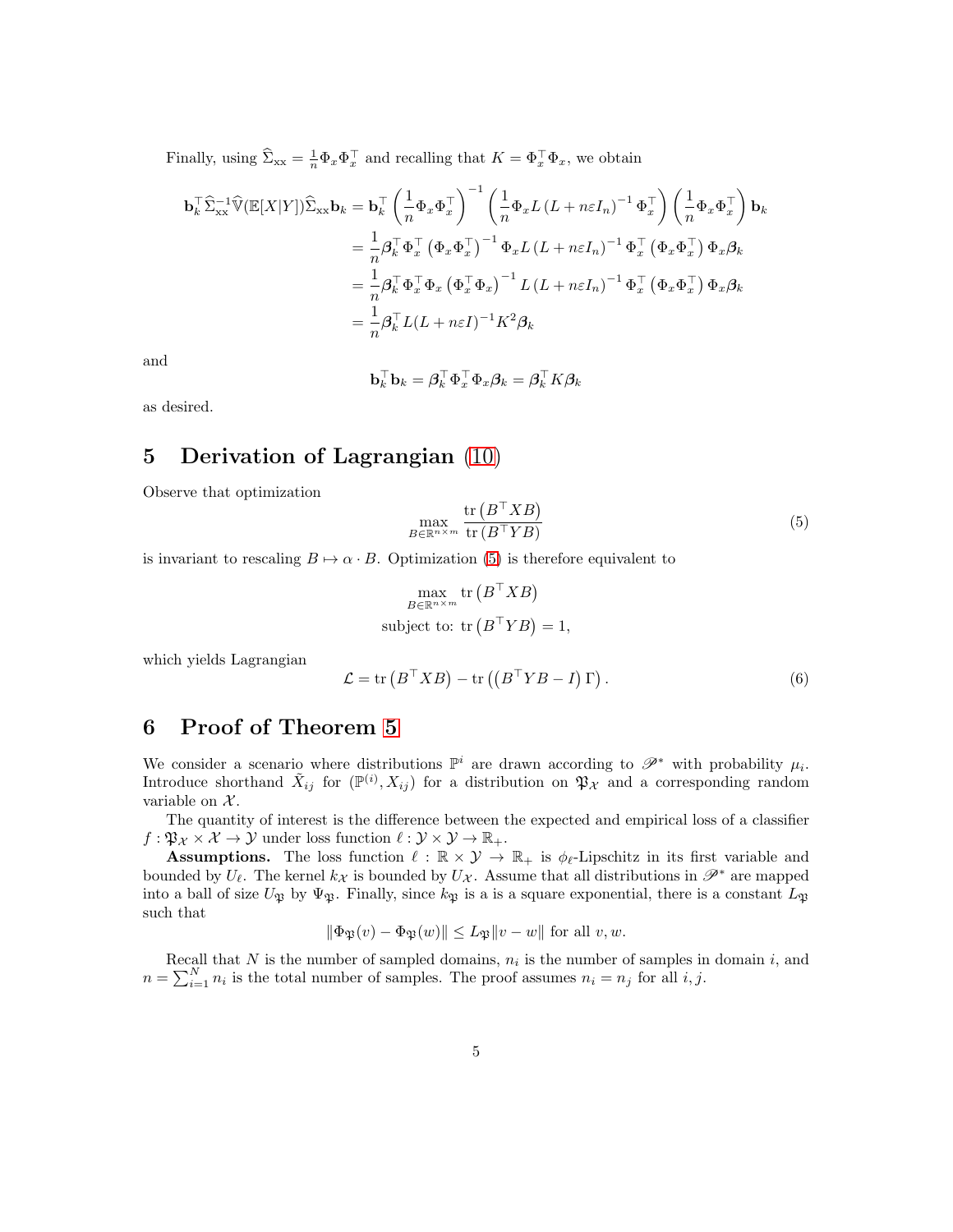**Theorem 5.** Assumes the conditions above hold. Then with probability at least  $1 - \delta$ 

$$
\sup_{\|f\|_{\mathcal{H}} \leq 1} \left| \mathbb{E}_{\mathcal{P}}^* \mathbb{E}_{\mathbb{P}} \ell(f(\tilde{X}_{ij} \mathcal{B}), Y_i) - \mathbb{E}_{\hat{\mathbb{P}}} \ell(f(\tilde{X}_{ij} \mathcal{B}), Y_i) \right|^2
$$
  

$$
\leq c_1 \frac{1}{N} tr(B^{\mathsf{T}} K L K B) + tr(B^{\mathsf{T}} K B) \left( c_2 \frac{N \cdot (\log \delta^{-1} + 2 \log N)}{n} + c_3 \frac{\log \delta^{-1}}{N} + \frac{c_4}{N} \right).
$$

**Remark 1.** Recall that  $\Phi_x = [\phi(x_1), \ldots, \phi(x_n)]$ . The composition  $x_t \mapsto \mathbf{k}_t \cdot B$ , where  $\mathbf{k}_t =$  $[k(x_1, x_t), \ldots, k(x_n, x_t)],$  can therefore be rewritten as  $\phi(x_t) \cdot \mathcal{B} = \phi(x_t) \cdot \Phi_x \cdot B$ .

Proof. The proof modifies the approach taken in [Blanchard et al. \[2011](#page-8-7)] to handle the preprocessing via transform  $\mathcal{B}$ , and the fact that we work with squared errors. Parts of the proof that pass through largely unchanged are omitted.

We repeatedly apply the inequality  $|a + b|^2 \leq 2|a|^2 + 2|b|^2$ . However, we only incur the multiplication-by-2 penalty once since  $|a_1 + \cdots + a_n|^2 \leq 2|a_1|^2 + \cdots + 2|a_n|^2$ .

Decompose

$$
\sup_{\|f\|_{\mathcal{H}}\leq 1} \left| \mathbb{E}_{\mathcal{P}}^* \mathbb{E}_{\mathbb{P}} \ell(f(\tilde{X}_{ij}\mathcal{B}), Y_i) - \mathbb{E}_{\hat{\mathbb{P}}} \ell(f(\tilde{X}_{ij}\mathcal{B}), Y_i) \right|^2
$$
\n
$$
\leq \sup_{\|f\|_{\mathcal{H}}\leq 1} \frac{2}{N} \sum_{i=1}^N \left| \mathbb{E}_{\mathcal{P}}^* \mathbb{E}_{\mathbb{P}} \ell(f(\tilde{X}_{ij}\mathcal{B}), Y_i) - \mathbb{E}_{\mathbb{P}^i} \ell(f(\tilde{X}_{ij}\mathcal{B}), Y_i) \right|^2
$$
\n
$$
+ \sup_{\|f\|_{\mathcal{H}}\leq 1} \frac{2}{N} \sum_{i=1}^N \left| \mathbb{E}_{\mathbb{P}^i} \ell(f(\tilde{X}_{ij}\mathcal{B}), Y_i) - \mathbb{E}_{\hat{\mathbb{P}}^i} \ell(f(\tilde{X}_{ij}\mathcal{B}), Y_i) \right|^2
$$
\n
$$
+ \sup_{\|f\|_{\mathcal{H}}\leq 1} \frac{2}{N} \sum_{i=1}^N \left| \mathbb{E}_{\hat{\mathbb{P}}^i} \ell(f(\tilde{X}_{ij}\mathcal{B}), Y_i) - \mathbb{E}_{\hat{\mathbb{P}}} \ell(f(\tilde{X}_{ij}\mathcal{B}), Y_i) \right|^2
$$
\n
$$
= (A) + (B) + (C) .
$$

Control of (C):

$$
(C) = \sup_{\|f\|_{\mathcal{H}} \leq 1} \frac{2}{N} \sum_{i=1}^{N} \left| \mathbb{E}_{\widehat{\mathbb{P}}^i} \ell(f(\tilde{X}_{ij}\mathcal{B}), Y_i) - \mathbb{E}_{\widehat{\mathbb{P}}} \ell(f(\tilde{X}_{ij}\mathcal{B}), Y_i) \right|^2
$$
  

$$
\leq \phi_{\ell}^2 \sup_{\|f\|_{\mathcal{H}} \leq 1} \frac{2}{N} \sum_{i=1}^{N} \left| \mathbb{E}_{\widehat{\mathbb{P}}^i} f(\tilde{X}_{ij}\mathcal{B}) - \mathbb{E}_{\widehat{\mathbb{P}}} f(\tilde{X}_{ij}\mathcal{B}) \right|^2
$$
  

$$
= \phi_{\ell}^2 \cdot \frac{2}{N} \sum_{i=1}^{N} \left| \Psi_{\mathfrak{P}}(\widehat{\mathbb{P}}^i) \otimes \mu_{\widehat{\mathbb{P}}^i} \mathcal{B} - \Psi_{\mathfrak{P}}(\widehat{\mathbb{P}}) \otimes \mu_{\widehat{\mathbb{P}}} \mathcal{B} \right|^{2}
$$

Note that  $\|\Psi_{\mathfrak{P}}(\mu(\mathbb{P}))\|^2 \leq L_{\mathfrak{P}} \cdot \|\mu_{\mathbb{P}}\|^2 \leq L_{\mathfrak{P}}U_{\mathfrak{P}}$ . Therefore,

$$
(C) \leq \phi_{\ell}^2 L_{\mathfrak{P}} U_{\mathfrak{P}} \frac{2}{N} \sum_{i=1}^N \left\| \mu_{\widehat{\mathbb{P}}^i} \mathcal{B} - \mu_{\widehat{\mathbb{P}}} \mathcal{B} \right\|^2.
$$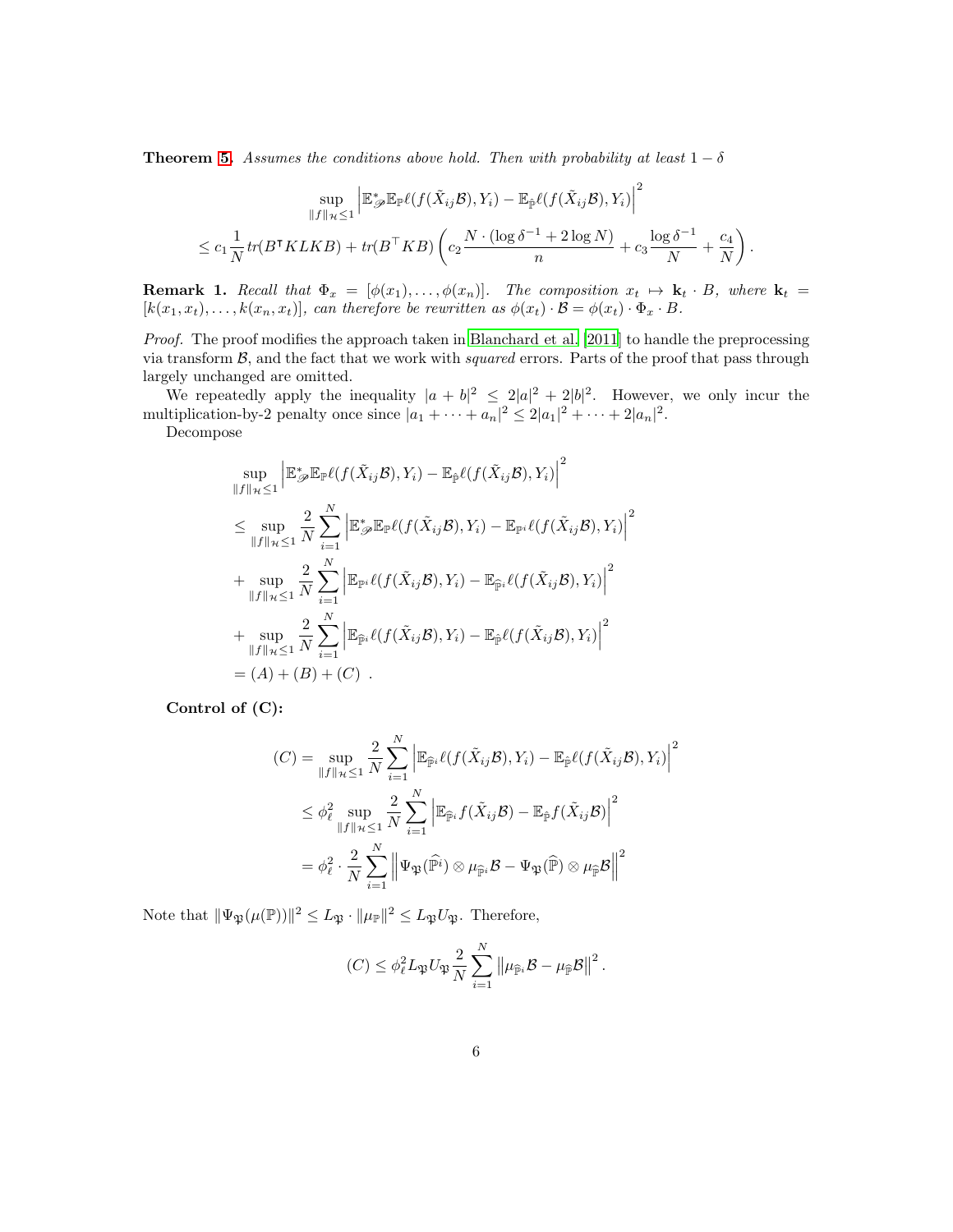By the proof of Theorem 1 and since  $\Phi_x^{\top} \mathcal{B} = K B$ , we have

$$
(C) \le 2\phi_{\ell}^2 L_{\mathfrak{P}} U_{\mathfrak{P}} \frac{1}{N} \text{tr}(KBB^{\intercal} KL).
$$

Control of (B): Similarly,

$$
(B) = \sup_{\|f\|_{\mathcal{H}} \le 1} \frac{2}{N} \sum_{i=1}^{N} \left| \mathbb{E}_{\mathbb{P}^i} \ell(f(\tilde{X}_{ij}B), Y_i) - \mathbb{E}_{\widehat{\mathbb{P}}^i} \ell(f(\tilde{X}_{ij}B), Y_i) \right|^2
$$
  

$$
\le 2\phi_{\ell}^2 L_{\mathfrak{P}} U_{\mathfrak{P}} \cdot \frac{1}{N} \sum_{i=1}^{N} \left\| \mu_{\mathbb{P}^i} \mathcal{B} - \mu_{\widehat{\mathbb{P}}^i} \mathcal{B} \right\|^2
$$
  

$$
\le 2\phi_{\ell}^2 L_{\mathfrak{P}} U_{\mathfrak{P}} \cdot \|\mathcal{B}\|_{HS}^2 \cdot \frac{1}{N} \sum_{i=1}^{N} \left\| \mu_{\mathbb{P}^i} - \mu_{\widehat{\mathbb{P}}^i} \right\|^2
$$

Here we follow the strategy applied by [Blanchard et al. \[2011](#page-8-7)] to control their term (I) in Theorem 5.1. Assume  $n_i = n_j$  for all  $i, j$  and recall  $n = \sum_{i=1}^{N} n_i$  so  $n_i = n/N$  for all  $i$ .

By Hoeffding's inequality in Hilbert space, with probability greater than  $1 - \delta$  the following inequality holds

$$
\left\|\frac{1}{n_i}\sum_{j=1}^{n_i}\mu(\hat{X}_{ij})-\mathbb{E}_{\mathbb{P}^{(i)}}\mu(X_{ij})\right\|^2\leq 9U_{\mathcal{X}}\frac{N\cdot\log 2\delta^{-1}}{n}.
$$

Applying the union bound obtains

$$
(Ib) \leq 18\phi_{\ell}^2 L_{\mathfrak{P}} U_{\mathfrak{P}} U_{\mathcal{X}} \cdot ||\mathcal{B}||_{HS}^2 \cdot \frac{N \cdot (\log \delta^{-1} + 2 \log N)}{n}.
$$

Control of (A):

$$
(A) = \sup_{\|f\|_{\mathcal{H}} \leq 1} \frac{2}{N} \sum_{i=1}^{N} \left| \mathbb{E}_{\mathcal{P}}^* \mathbb{E}_{\mathbb{P}} \ell(f(\tilde{X}_{ij} \mathcal{B}), Y_i) - \mathbb{E}_{\mathbb{P}^i} \ell(f(\tilde{X}_{ij} \mathcal{B}), Y_i) \right|^2
$$

Following the strategy used by [Blanchard et al. \[2011\]](#page-8-7) to control (II) in Theorem 5.1, we obtain

$$
(A) \le c_3 \frac{\phi_\ell^2 U_X^2 U_{\mathfrak{P}} + U_\ell \log \delta^{-1}}{N} \cdot \|\mathcal{B}\|_{HS}^2.
$$

**End of proof:** We have that K is invertible since  $\hat{\Sigma}_{xx}$  is assumed to be invertible. It follows that the trace  $tr(B^{\top}KB)$  defines a norm which coincides with the Hilbert-Schmidt norm  $||\mathcal{B}||_{HS}^2$ . Combining the three inequalities above concludes the proof.

#### 7 Leave-one-out accuracy

Figure [1](#page-7-1) depicts the leave-one-out accuracies of different approaches evaluated on each subject in the dataset. Average leave-one-out accuracies are reported in Table 2. The distributional SVM outperforms the pooling SVM in this setting, possibly because of the relatively large number of training subjects, i.e., 29 subjects. Using the invariant features learnt by DICA also gives higher accuracies than other approaches.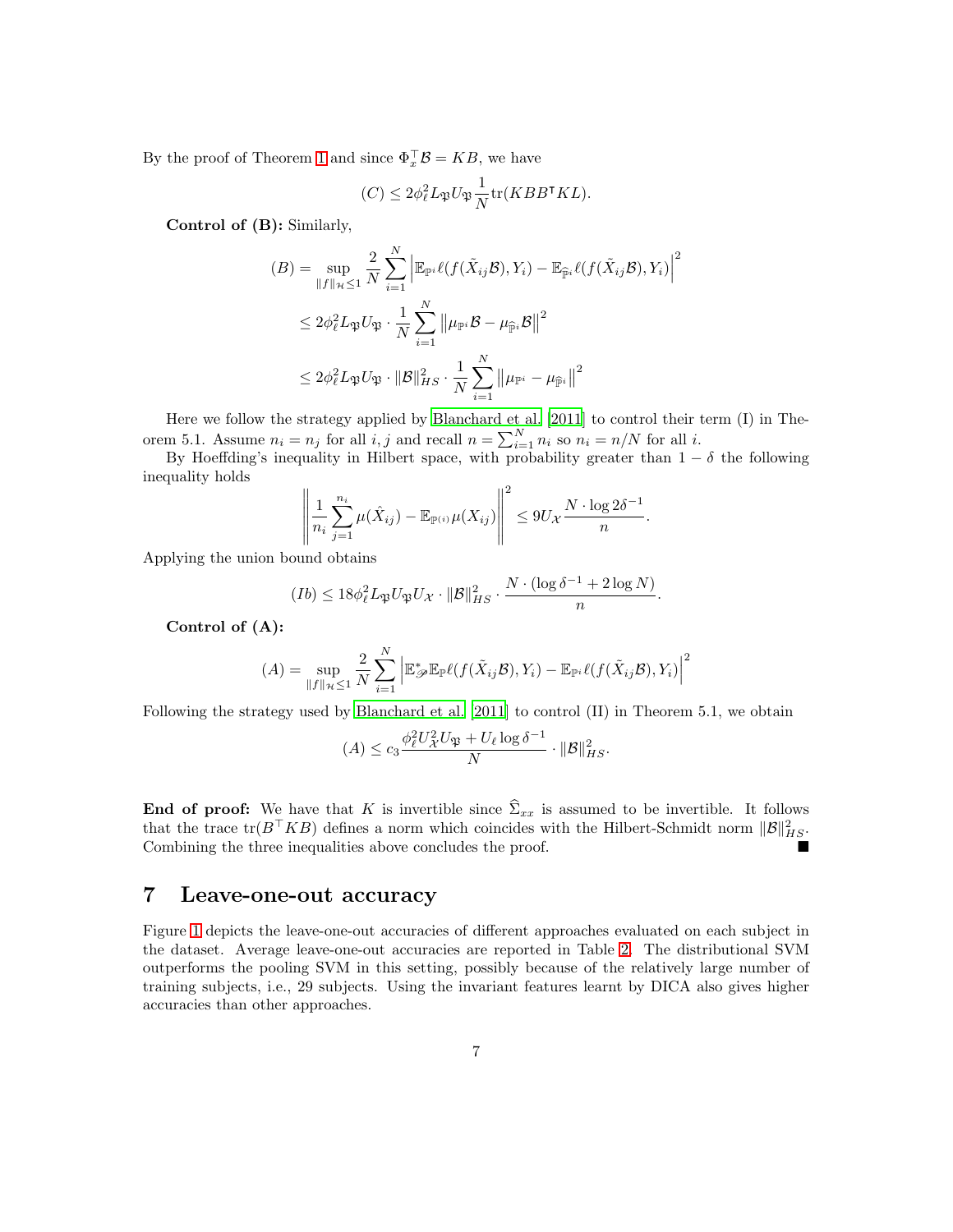

<span id="page-7-1"></span>Figure 1: The leave-one-out accuracy of different methods evaluated on each subject in the GvHD dataset. The top figure depicts the pooling setting, whereas the bottom figure depicts the distributional setting.

## References

<span id="page-7-0"></span>Y. Altun and A. Smola. Unifying divergence minimization and statistical inference via convex duality. In Proc. of Conf. on Learning Theory (COLT), 2006.